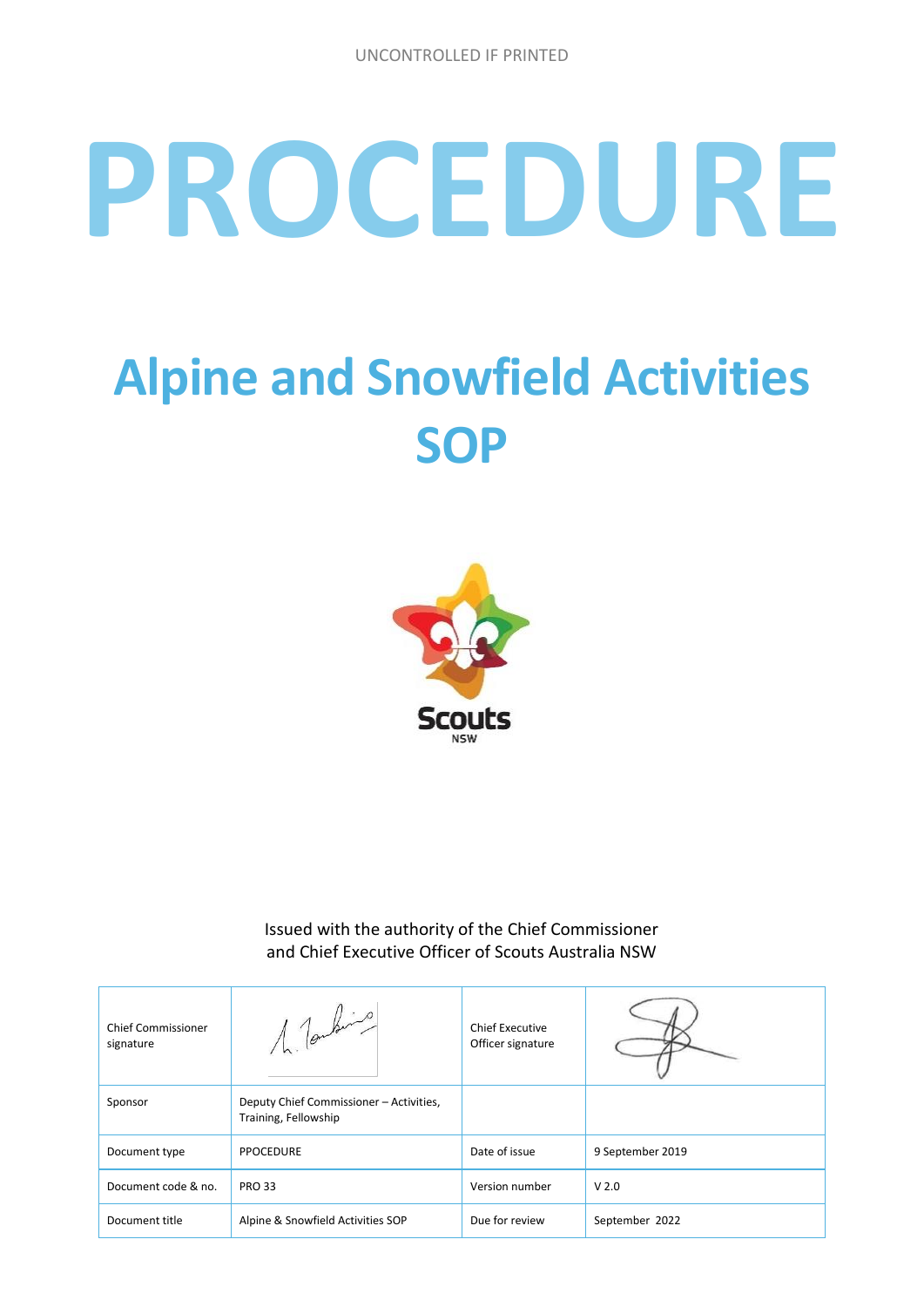# **Alpine and Snowfield Activities SOP**

## 1 Philosophy

Alpine and snowfield activities are covered by Scouts NSW Adventurous Activities procedures. The requirements that are common to planning and conducting *any* type of adventurous activity are covered in *POL 36 Adventurous Activities Policy*. The additional requirements that are specific to Alpine and snowfield activities and are described in the following procedure.

Therefore, when planning and conducting any Alpine and snowfield activity, it is necessary to refer to *POL 36 Adventurous Activities Policy as well as* this specific SOP. Should contradicting requirements be found in these documents, the more stringent standard shall apply.

## 2 Roles and responsibilities

2.1 Refer to *POL 36 Adventurous Activities Policy* for roles and responsibilities.

## 3 Conduct of Activities

In addition to the requirements of *POL 36 Adventurous Activities Policy*, the following *additional* requirements apply to this activity;

- 3.1 Snowfield areas are defined as regions of mountain country where snow or blizzard conditions exist or can be reasonably expected to exist.
- 3.2 The term 'Alpine' and 'Snowfield' activities describes bushwalks, snow shoe touring, snow-boarding, resort telemarking, tobogganing, downhill skiing and cross country ski touring. These SOPs may apply to other forms of Snowfield activity as authorised by the Chief Commissioner or delegate.
	- 3.2.1. Scouts NSW may make interim or short term designations of Snowfield areas based on local knowledge and prevailing weather conditions and forecasts. An example could be areas around the Blue Mountains when heavy and protracted snowfalls are predicted over a number of days.
	- 3.2.2. Backcountry
		- Within the boundaries of Barrington Tops National Park during the months of May to October inclusive. During this time the area is considered an Alpine walk as defined by the bushwalking rules.

#### Scouts Australia NSW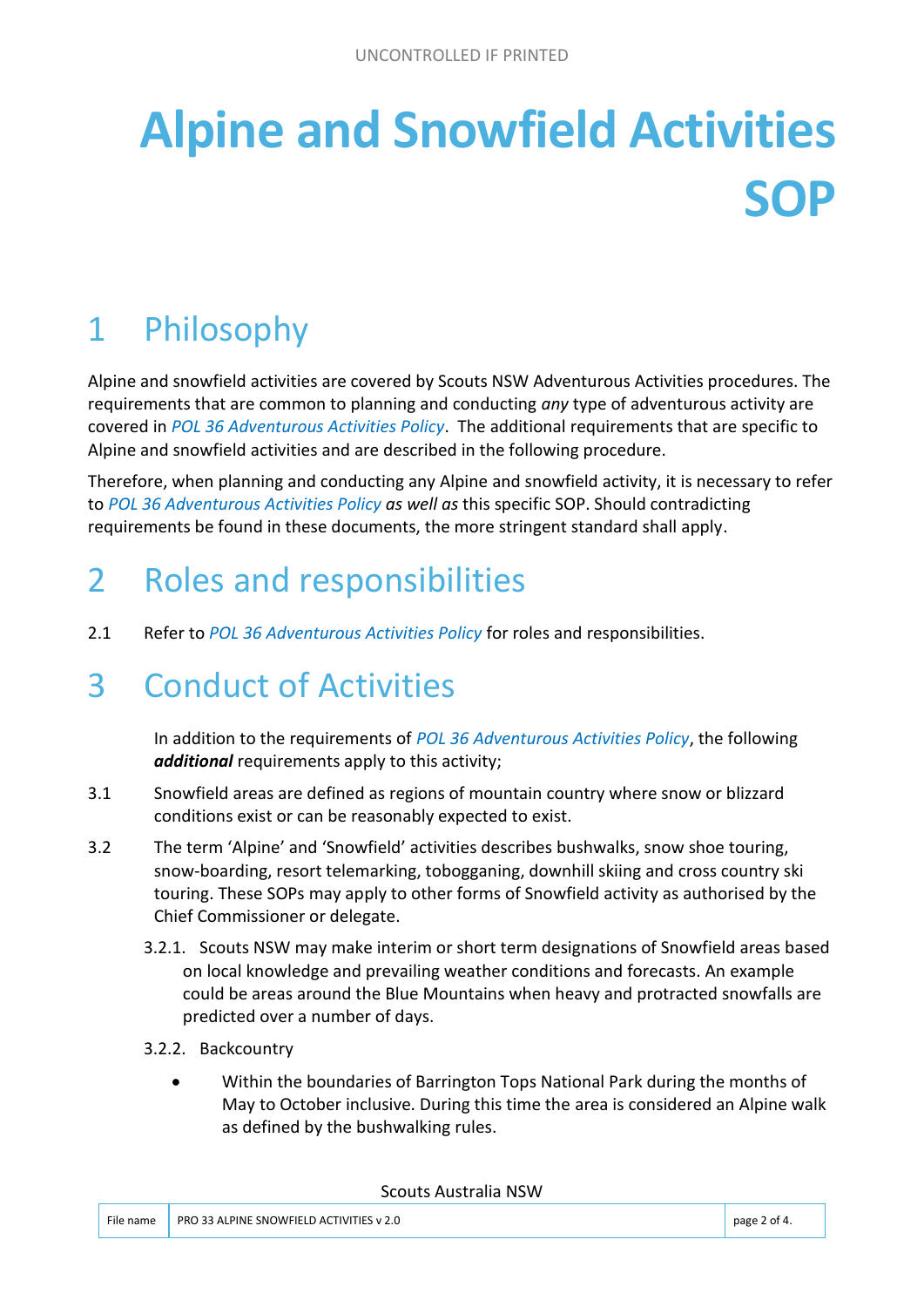- Within the boundaries of the Kosciuszko National Park except for areas defined in exclusions.
- 3.3 Exclusions Activities conducted in the following areas are exempt from this SOP.
	- Within the Municipal or designated boundaries or immediate vicinity of occupied and operating Towns, Villages or Resorts.
	- Within 500 metres of any public road which is open to conventional vehicular traffic at the time of the activity.
	- The areas utilised for activities when under the direct control of commercial operators who accept responsibility for the participants. An example would be ski resorts.
	- 3.3.1. All bushwalks within Kosciuszko National Park, including day, overnight and multi day walks are covered by the Bushwalking SOP when they occur:
		- During the months of November to April inclusive, and
		- Following advice regarding current and expected conditions from Kosciuszko National Park.
	- 3.4.2 These SOPs shall not apply to commercially conducted activities. Before participation in any commercially conducted snowfield activity, the Commercial Activities Policy should be consulted.
- 3.4 Joey Scouts, Cub Scouts, or Scouts are NOT permitted to camp overnight in the areas covered by these SOPs in the months of April to October inclusive.
- 3.5 All back country activities must have sufficient equipment for an unplanned overnight stay.
- 3.6 During all downhill activities (excluding tobogganing) in residential snowfield areas, the wearing of an approved snow/ski helmet is mandatory.
- 3.7 The wearing of a helmet whilst engaged in cross-country skiing in backcountry areas is recommended.
- 3.8 Additional information regarding safe conduct of Alpine activities can be found at <https://www.nationalparks.nsw.gov.au/safety/alpine-safety>

## 4 Equipment

4.1 Refer to *POL 36 Adventurous Activities Policy* for equipment requirements including navigation equipment and supplies.

## 5 Ratios and Party Sizes

In addition to the requirements of *POL 36 Adventurous Activities Policy*, the following *additional* requirements apply to this activity;

5.1 Youth section parties must not be less than five.

#### Scouts Australia NSW